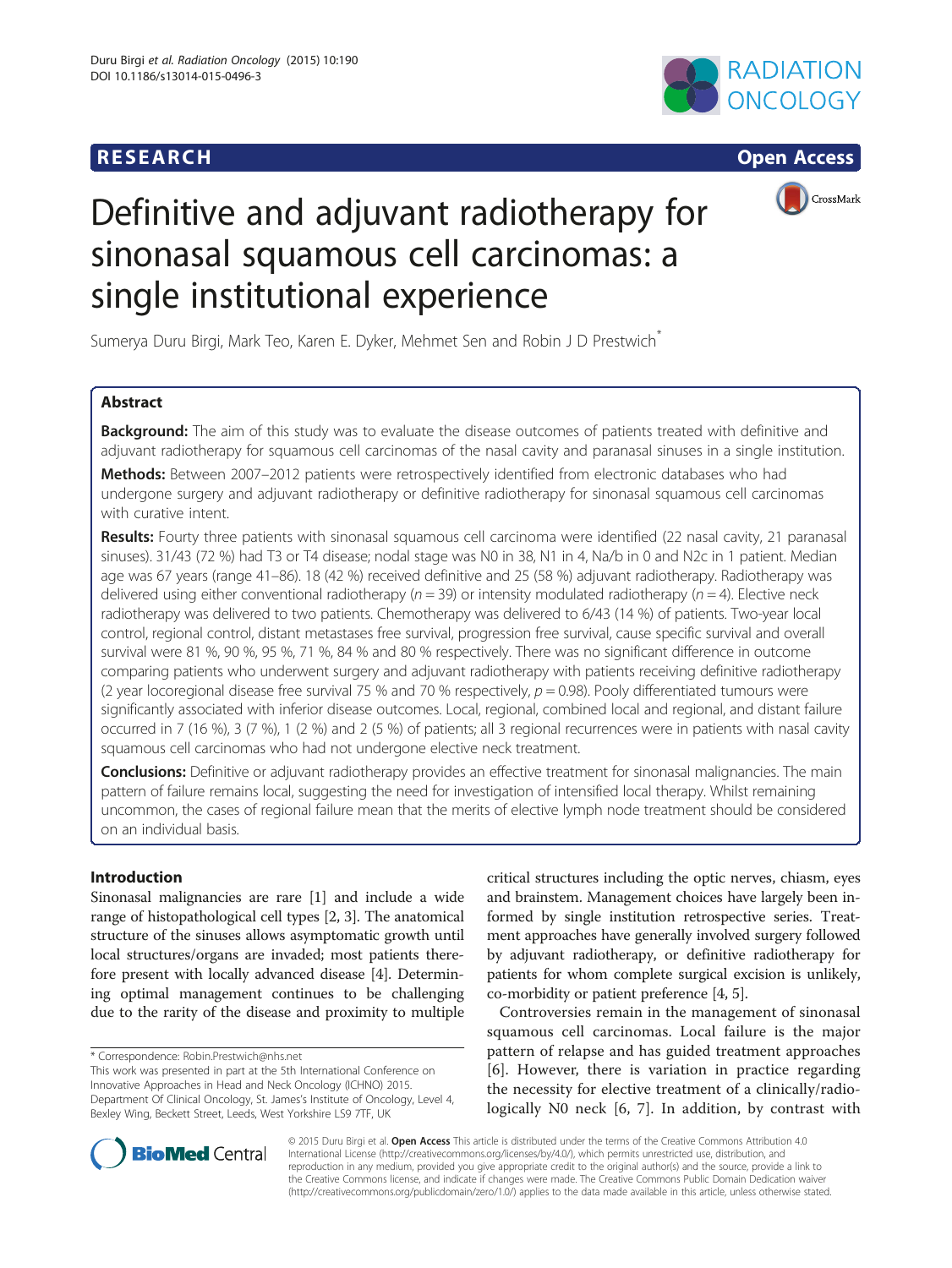more common cancers sites within the head and neck region, there is not a strong evidence based for the role of chemotherapy; this at least partly relates to the rarity of the disease. The use of chemotherapy has been generally at clinician discretion in several series [[2, 5,](#page-5-0) [8](#page-6-0)]

In this study, we report the disease outcomes and patterns of failure for patients with sinonasal squamous cell carcinomas treated with radiotherapy in the postoperative or definitive setting.

# Materials and methods

# Study design

A retrospective study was performed using patient records, radiotherapy treatment plans and diagnostic imaging on 43 patients who had been treated with either definitive or adjuvant radiotherapy between 2007–2012 for sinonasal squamous cell cancers. Patients were excluded if radiotherapy was delivered with palliative intent. Patients were staged according to the American Joint Committee on Cancer 7th Edition [[9](#page-6-0)]. Clinical and radiological staging was used for patients treated nonsurgically, whilst pathological staging was used for patients who had undergone surgery.

# Treatment

All patients underwent evaluation in a Head and Neck multidisciplinary team to evaluate the feasibility/ appropriateness of surgical resection. The type of surgery depended upon primary site, extent of disease, cosmetic considerations and discretion of the surgical team; surgery was always aimed at obtaining a gross total resection.

### Radiotherapy

Three patients with a nasal vestibule cancer were treated with a direct electron field. 39/43 (91 %) of patients were treated with a 3D-conformal photon technique and toward the end of the study period six patients (12 %) were treated with intensity modulated radiothearapy (IMRT). Patients were immobilised with a Perspex mask with a neutral neck position. A CT scan with 2-5 mm slices was acquired. MRI co-registration was not available during the study period. A mouthbite was routinely used to minimise the radiation dose to the lower part of the oral cavity. A compartmental approach to target volume delineation was adopted. For patients receiving definitive radiotherapy a gross tumour volume (GTV) was outlined as primary tumour and clinically and/or radiologically involved lymph nodes. A primary tumour clinical target volume (CTV) was created to include at least GTV + 10 mm and modified to include the whole involved anatomical compartment or sinus ie. all invaded or partly invaded sinuses, modified to anatomical boundaries to exclude air and/or bone without evidence of partmental approach was adopted to delineate the CTV encompassing the resection cavity. Elective treatment of the neck was not routinely performed for clinically node negative disease; neck treatment was delivered for N+ neck disease. Planning target volumes (PTV) were generated by an auto-expansion of 4 mm to CTV structures.

Organs at risk routinely delineated on the planning CT scan included: optic chiasm, brainstem, optic nerves, spinal cord.

Radiotherapy was delivered five fractions per week. The prescription dose was at the discretion of the treating clinician; standard adjuvant doses were 60-66Gy in 30–33 fractions and definitive doses included a hypofractionated regimen of 55Gy in 20 fractions in the early part of the study period, and conventionally fractionated 66-70Gy in 33–35 fractions in the latter part of the study. Standard dose constraints during this study period were: spinal cord <48Gy, optic nerves, brainstem and chiasm <54y, lens as low as achievable.

The 3D-conformal technique was based on either a three-field technique with a heavily weighted anterior portal with two lateral wedged portals or an anterior wedged pair technique depending upon the target volume. IMRT was delivered with a 5–7 angle step and shoot IMRT technique.

All photon treatment was delivered with 6MV photons. Treatment was planned to provide adequate coverage of the target volumes according to ICRU-62 guidelines [\[10\]](#page-6-0).

# Chemotherapy

Chemotherapy was employed upon clinician discretion, based upon tumour histology and high risk features. Concurrent chemotherapy was with cisplatin 100 mg/m<sup>2</sup> days 1 and 29. Induction chemotherapy regimens included cisplatin 80 mg/m<sup>2</sup> day 1 and 5fluorouracil (5FU) 800 mg/m<sup>2</sup> days 2–5, three weekly.

#### Follow up schedule

Patients were seen at least once per week during radiotherapy treatment. For patients receiving definitive radiotherapy, response assessment imaging with CT and/or MRI was routinely performed 3 months post-treatment. Patients were followed up with physical examination every 6–8 weeks in the first year after treatment, every 3 months for an additional 2 years, and every 6 monthly until discharge at 5 years. Suspected recurrence was detected by clinical examination and radiological examination and biopsy if appropriate.

### Statistical analysis

Statistical analysis was performed using SPSS version 16 (IBM, USA), STATA version 10 (Statacorp, USA), and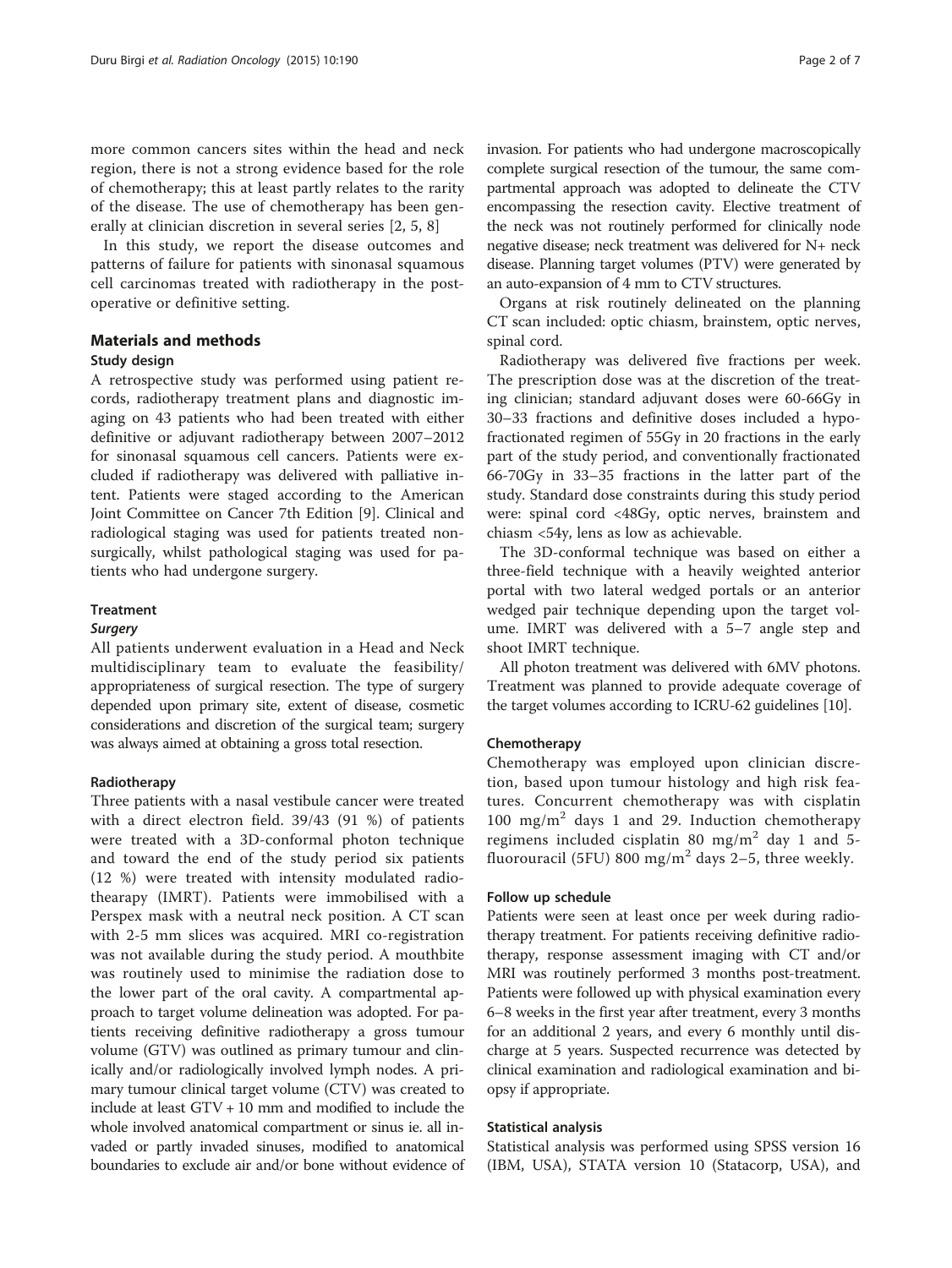| Characteristics                   | Number $(n = 43)$ | Percent        |
|-----------------------------------|-------------------|----------------|
| Gender                            |                   |                |
| Male                              | 25                | 60             |
| Female                            | 18                | 40             |
| Tobacco use at diagnosis          |                   |                |
| Ex smoker                         | 8                 | 19             |
| Current smoker                    | 15                | 35             |
| No smoker                         | 7                 | 16             |
| Not documented                    | 13                | 30             |
| Tumour localisation               |                   |                |
| Maxillary sinus                   | 20                | 47             |
| Ethmoid sinus                     | 1                 | $\overline{2}$ |
| Nasal cavity                      | 22                | 51             |
| Nasal vestibule                   | 10                | 23             |
| Nasal septum                      | 3                 | 7              |
| Floor and lateral wall            | 9                 | 21             |
| T stage                           |                   |                |
| T <sub>0</sub>                    | 0                 | 0              |
| T1                                | 6                 | 14             |
| T <sub>2</sub>                    | 6                 | 14             |
| T <sub>3</sub>                    | $\overline{2}$    | 5              |
| T <sub>4</sub> a                  | 23                | 53             |
| T <sub>4</sub> b                  | 6                 | 14             |
| N stage                           |                   |                |
| N <sub>0</sub>                    | 38                | 88             |
| N1                                | $\overline{4}$    | 9              |
| N <sub>2</sub> a                  | 0                 | 0              |
| N <sub>2</sub> b                  | 0                 | 0              |
| N <sub>2c</sub>                   | 1                 | 3              |
| Stage group (AJCC 2010)           |                   |                |
| I                                 | 6                 | 14             |
| $\mid \mid$                       | 6                 | 14             |
| Ш                                 | $\overline{c}$    | 5              |
| IVa                               | 23                | 53             |
| <b>IVb</b>                        | 6                 | 14             |
| Histopathology                    |                   |                |
| SCC                               | 43                | 100            |
| Histopathological differentiation |                   |                |
| Well differentiated               | 7                 | 16             |
| Moderately differentiated         | 18                | 40             |
| Poorly differentiated             | 10                | 23             |
| Undifferentiated                  | 3                 | 7              |
| Not documented                    | 6                 | 14             |
|                                   |                   |                |

Table 1 Patient and tumour characteristics

| Nodal involvement |                |    |  |  |
|-------------------|----------------|----|--|--|
|                   |                |    |  |  |
| <b>No</b>         | 40             | 93 |  |  |
| Nodal ECE         |                |    |  |  |
| Yes               | 1              | 20 |  |  |
| No                | $\overline{4}$ | 80 |  |  |
| Tumor invasion    |                |    |  |  |
| Cranial           | 2              | 5  |  |  |
| Orbital           | 2              | 5  |  |  |
| Skin              | 7              | 16 |  |  |

Prism version 6 (Graphpad, USA). Survival and recurrence outcomes were calculated from the date of their curative treatment (i.e. date of curative surgery, date of first fraction of radiotherapy). The following endpoints were used for assessment: local control rate, regional control rate, locoregional disease free survival (LRDFS), distant metastases free survival (DMFS), progression free survival (PFS), cause specific survival (CSS) and overall survival (OS). For comparison of surgery and adjuvant radiotherapy versus definitive radiotherapy, univariate log-rank survival analysis was performed for each outcome and hazard ratios (HR) and 95 % confidence intervals calculated.

# Results

Fourty three patients with sinonasal squamous cell carcinomas were identified who had received definitive or adjuvant radiotherapy. Patient and disease characteristics are summarised in Table 1. Median follow up was 32 (range 4–102) months. Median age was 67 years (range 41–86). 35/52 (67 %) had T4a or T4b disease.

Treatment details are summarised in Table [2](#page-3-0). 25/43 (58 %) of patients had undergone surgery, with a positive resection margin  $(1 \text{ mm})$  reported in 13/25 (52 %) and close (<5 mm) margins in 5/25 (20 %). 36/43 (84 %) of patients received radiotherapy via a 3D-conformal technique. Neck radiotherapy was delivered to 3 patients; in one case neck radiotherapy followed neck dissections for N+ disease and in two cases elective neck radiotherapy was delivered to the ipsilateral neck along with treatment of the primary site following surgery for T4N0 squamous cell carcinomas of the maxillary sinus. Chemotherapy was delivered to a total of 6/43 (14 %) of patients. Comparing patients who underwent surgery and adjuvant radiotherapy and patients who received definitive radiotherapy, there were significantly more patients undergoing surgery with T4a disease ( $p < 0.001$ ) and a non-significant trend for more patients with maxillary tumours to undergo surgery  $(p = 0.06)$ . 12/18(67 %) patients who received

Table 1 Patient and tumour characteristics (Continued)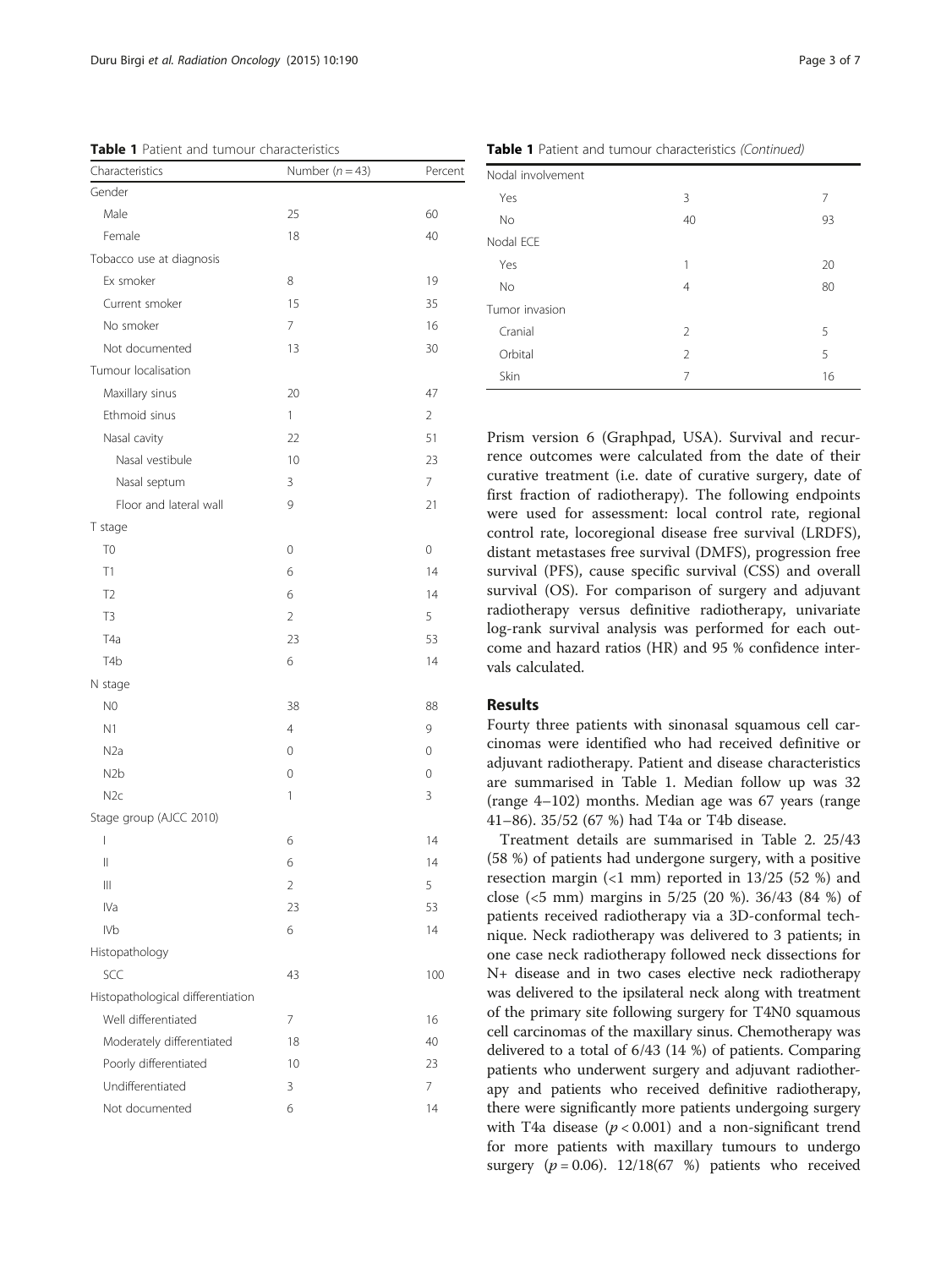#### <span id="page-3-0"></span>Table 2 Treatment details

|                              | Number (n) $(n = 43$ unless<br>stated otherwise) | Percentage (%) |
|------------------------------|--------------------------------------------------|----------------|
| Surgery                      | $n = 25$                                         | 58             |
| Open                         | 23                                               | 92             |
| Endoscopy                    | $\overline{2}$                                   | 8              |
| Unilateral neck dissection   | 12                                               | 48             |
| Bilateral neck dissection    | 2                                                | 8              |
| Margin status                | $n = 25$                                         |                |
| Positive                     | 13                                               | 52             |
| Close (<5 mm)                | 5                                                | 20             |
| Negative (≥5 mm)             | 6                                                | 24             |
| Unknown                      | 1                                                | 4              |
| Perineural invasion          | $n = 25$                                         |                |
| Yes                          | 5                                                | 20             |
| No                           | 10                                               | 40             |
| Not reported                 | 10                                               | 40             |
| Lymphovascular invasion      | $n = 25$                                         |                |
| Yes                          | 1                                                | $\overline{4}$ |
| No                           | 13                                               | 52             |
| Not reported                 | 11                                               | 44             |
| Radiotherapy                 |                                                  |                |
| Electron                     | 3                                                | 7              |
| 3DCRT                        | 36                                               | 84             |
| <b>IMRT</b>                  | 4                                                | 9              |
| Radiotherapy                 |                                                  |                |
| Adjuvant                     | 25                                               | 58             |
| Radical                      | 18                                               | 42             |
| Radiotherapy dose            |                                                  |                |
| Radical                      |                                                  |                |
| 70 Gy/35 fx                  | 5                                                | 12             |
| 68 Gy/34 fx                  | 1                                                | 2              |
| 66 Gy/33 fx                  | 2                                                | 5              |
| 55 Gy/20 fx                  | 10                                               | 23             |
| Adjuvant                     |                                                  |                |
| 66 Gy/33 fx                  | 8                                                | 19             |
| 64 Gy/32 fx                  | 3                                                | 7              |
| 62 Gy/31 fx                  | 1                                                | 2              |
| 60Gy/ 30 fx                  | 7                                                | 16             |
| 55 Gy/20 fx                  | 6                                                | 14             |
| Radiotherapy region          |                                                  |                |
| Primary                      | 40                                               | 93             |
| Primary and ipsilateral neck | 3                                                | 7              |
| Primary and bilateral neck   | 0                                                | 0              |
| Chemotherapy                 |                                                  |                |
| Induction                    | 3                                                | 7              |
| Concurrent                   | 3                                                | 7              |

definitive radiotherapy were documented as having achieved a complete clinical and radiological response to treatment.

The 2-year local control rate, regional control rate, DMFS, PFS, CSS and OS were 81 %, 90 %, 95 %, 71 %, 84 %, and 80 % respectively. 5-year local control rate, regional control rate, DMFS, PFS, CSS and OS were 76 %, 90 %, 95 %, 66 %, 74 %, and 71 % respectively. Locoregional control, PFS and OS are illustrated in Fig. [1](#page-4-0). Local, regional, combined local and regional, and distant failure occurred in 7 (16 %), 3 (7 %), 1 (2 %) and 2 (5 %) of patients. Median time to local recurrence was not reached. There was no significant difference comparing outcomes of patients who underwent radical radiotherapy ( $n = 18$ ) and surgery and adjuvant radiotherapy  $(n = 25)$ : 2-year LRDFS was 70 % versus 75 % (non-significant,  $p = 0.98$ ), and 2-year CSS was 94 % versus 79 % (non-significant,  $p = 0.6$ )). Recurrence patterns are summarised in Table [3.](#page-4-0) Poorly differentiated tumours were significantly associated with increased risk of developing distant metastases (HR 8.2 (95 % CI1.01-66)  $P = 0.05$  and inferior CSS (HR2.31(95 %) CI1.06-5.0,  $P = 0.04$ ). A total of eight patients experienced local disease recurrence; one of these cases was in combination with regional failure. Primary tumour site involved nasal cavity in 4, ethmoid sinus in 1 and maxillary sinus in 3 patients respectively; disease stages were T4N0 in 6 patients, T1N0 in one patient and T2N0 in one patient. Four of these patients had initially undergone surgery and adjuvant radiotherapy and four patients were initially treated with definitive radiotherapy (one with concurrent chemotherapy). The two patients with early stage disease at outset underwent successful surgical salvage of local recurrence; the remaining six patients were managed with palliative approaches.

The four patients who experienced a regional lymph node recurrence had all undergone surgery and adjuvant radiotherapy without elective neck surgery or irradiation for squamous cell carcinoma of the nasal cavity; one was a pT2 and the remaining cases pT4 disease. In these four cases one recurrence occurred with simultaneous local recurrence. The pattern of regional recurrences were in level II lymph nodes in one case, level Ib lymph nodes in two cases and facial lymph nodes in one case. Two patients with regional lymph node recurrence underwent salvage surgery and radiotherapy; one of these patients subsequently developed widespread distant metastases whilst the other remains disease free. One patient was not deemed fit for further treatment, and one patient with synchronous local and regional progression received palliative chemotherapy. There were no cases of regional recurrences in patients treated for paranasal sinus cancers.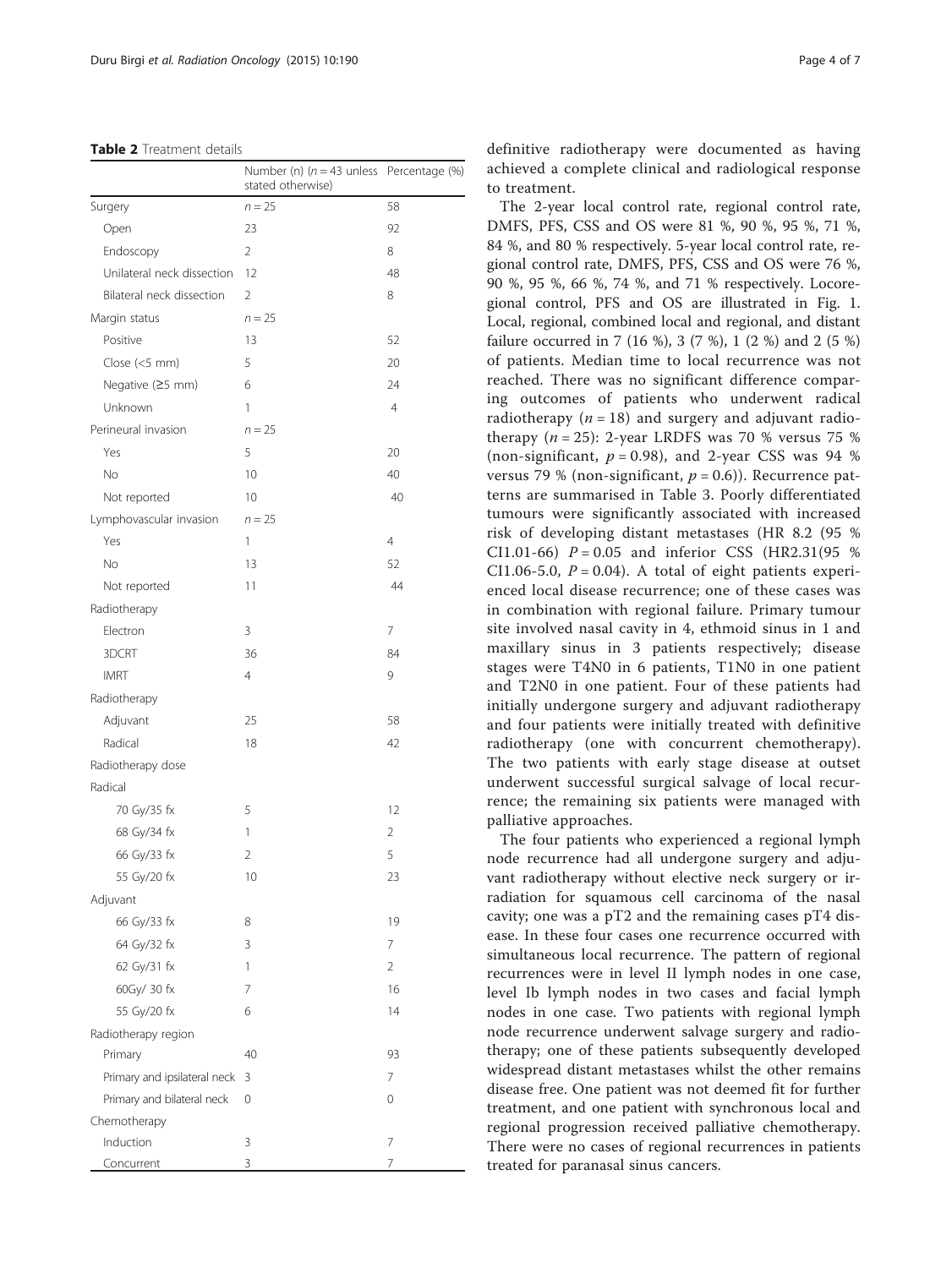<span id="page-4-0"></span>

# **Discussion**

Sinonasal squamous cell carcinomas present a major therapeutic challenge. In the absence of randomised trials, treatment options for sinonasal malignancies are based on retrospective series by institutions; due to the rarity of the disease, data remains limited. Historical outcomes following 2-dimensional radiotherapy are limited in terms of disease outcomes and treatment-related late morbidity [\[11](#page-6-0)–[13\]](#page-6-0). The introduction of 3D-conformal radiotherapy facilitated an improvement in disease and toxicity outcomes [\[14](#page-6-0)–[16\]](#page-6-0). More recently the advent of IMRT techniques has allowed improved target volume coverage with a minimisation of OAR doses [[17](#page-6-0)]. Reported outcomes in previous studies vary widely; for example, local control rates and overall survival rates are reported between 21–84 % and 9–89 % at 2 to 5 years follow up [[2\]](#page-5-0). Overall outcomes appear to be superior in more recent series. For example, IMRT series have reported 2-year local control rates of 62–76 % [\[2](#page-5-0)–[5](#page-5-0)]; 2 year overall survival in these modern series ranged from 66–89 %. Comparison between series is difficult, due the heterogeneity of tumour site, stage, treatment approaches and duration of follow up. In common with other

| <b>Table 3</b> Patterns of disease recurrence |
|-----------------------------------------------|
|-----------------------------------------------|

| Recurrence site    | Number   |
|--------------------|----------|
| Local              |          |
| Radical            | 4        |
| Adjuvant           | 3        |
| Regional           |          |
| Radical            | 0        |
| Adjuvant           | 3        |
| Local and regional |          |
| Radical            | $\Omega$ |
| Adjuvant           | 1        |
| Distant metastasis |          |
| Radical            | 1        |
| Adjuvant           | 1        |

series, our report includes a both a mixture of primary tumour sites including both nasal cavity and paranasal sinuses [[2](#page-5-0)–[5,](#page-5-0) [8](#page-6-0), [18\]](#page-6-0). Broadly, disease outcomes from our series appear favourable compared with many series and similar to those reported recently by other major institutions [[2](#page-5-0)–[4](#page-5-0)]. The proportion of patients in our series with nasal cavity tumours was high (51 %) compared with other reports  $(6-28, 8, 12-5, 8, 18)$  $(6-28, 8, 12-5, 8, 18)$  $(6-28, 8, 12-5, 8, 18)$  $(6-28, 8, 12-5, 8, 18)$  $(6-28, 8, 12-5, 8, 18)$  $(6-28, 8, 12-5, 8, 18)$ . Although there was no significant difference in outcomes between nasal cavity and non-nasal cavity primary sites, this may have influenced outcomes favourably in our predominantly non-IMRT experience due to the comparative ease by which nasal cavity tumours can be treated compared with other paranasal sinus primaries with 3D-conformal radiotherapy.

The conformality provided by IMRT appears to provide increased levels of local control with very low rates of late toxicity [[3](#page-5-0)–[5,](#page-5-0) [8](#page-6-0)]. Recent series reporting outcomes following IMRT for paranasal sinus malignancies have reported no cases of optic neuropathy with limited follow up [[8, 19\]](#page-6-0). IMRT is now regarded as a standard of care for paranasal sinus cancers [\[19](#page-6-0)]. A limitation of our series is that the majority of patients were treated with a 3D-conformal radiotherapy technique; IMRT is now the standard of care within our institution for paranasal sinus tumours.

Patients with a gross tumour resection prior to radiotherapy are associated with favourable outcomes [[18](#page-6-0), [20, 21\]](#page-6-0). En bloc removal of macroscopic disease is regarded as the aim of initial treatment. This has been facilitated by ongoing improvements in surgical techniques. There was no significant difference in outcome in patients undergoing definitive radiotherapy and surgery and adjuvant radiotherapy in our series. Although hypothesis generating, these data may be influenced by an imbalance between the groups with an excess of nasal cavity cancers treated non-surgically.

The majority of failures in our series were local recurrences; this is consistent with multiple previous series [[2, 3,](#page-5-0) [8\]](#page-6-0). This suggests that the focus of improving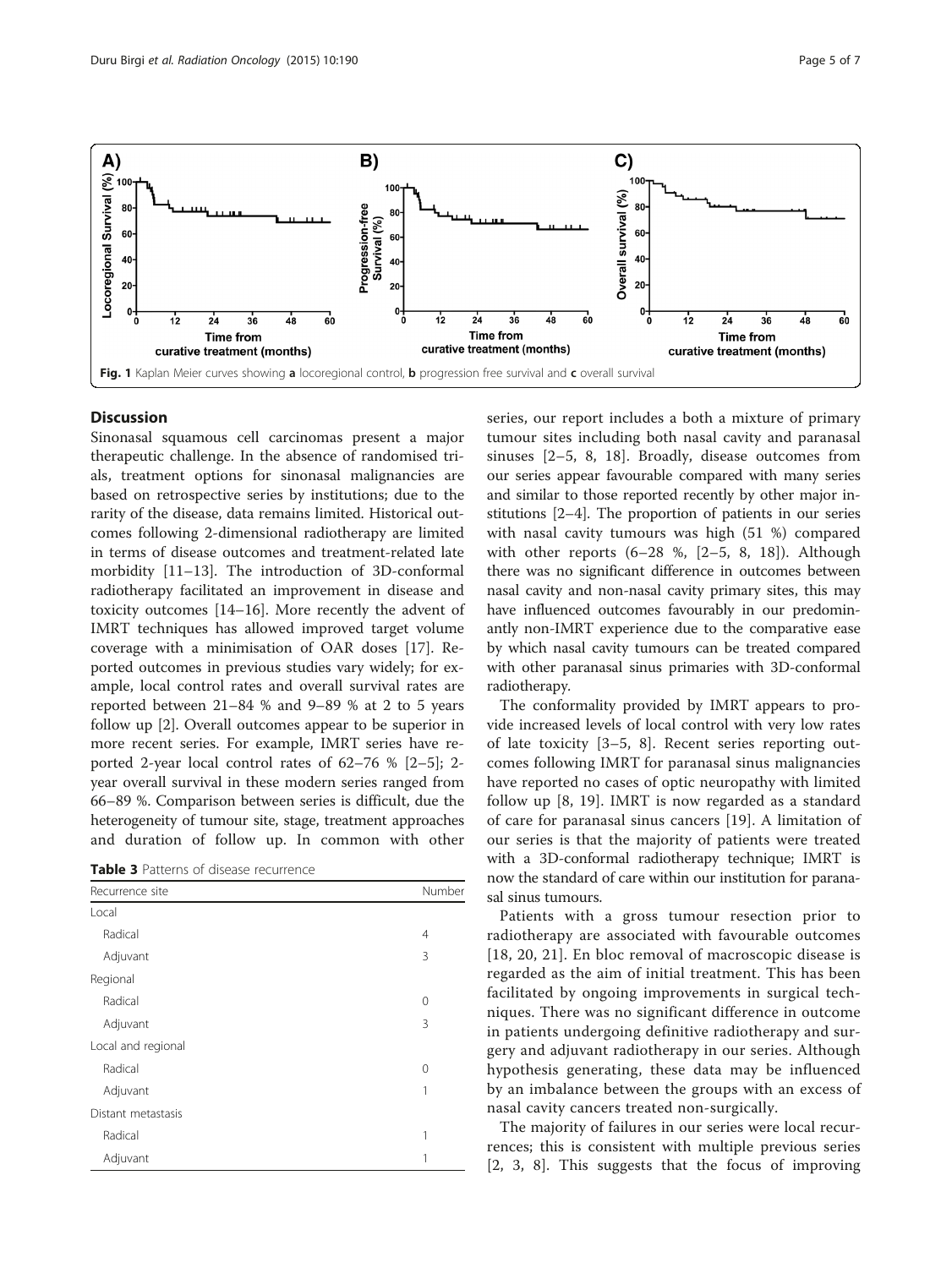<span id="page-5-0"></span>sinonasal tumour outcomes will continue to be improving local treatment outcomes. The excellent results of recent IMRT series suggest that the improved dose conformality leading to less compromise of target coverage may translate into improved local control. Another potential route to improving the efficacy of treatment is the incorporation of chemotherapy. The role of chemotherapy in the treatment of sinonasal malignancies is uncertain. Only 14 % of patients in our series received either induction or concurrent chemotherapy at the discretion of the treating clinician. Similarly in some [2, [22](#page-6-0)] but not all series [3–5], a limited proportion of patients were treated with chemotherapy. An extrapolation from other head and neck cancer sites [[23\]](#page-6-0) would suggest that the use of concurrent chemotherapy may be advantageous for squamous cell cancers. Although the delivery of chemotherapy appears feasible as part of treatment for sinonasal malignancies, current reported experiences are unable to provide direct comparative evidence of efficacy. The use of chemotherapy remains unproven for other types of histological diagnosis [[24](#page-6-0)].

Lymph node involvement in sinonasal malignancies is less common compared with several other head and neck tumour sites. However, involvement of lymph nodes at presentation is recognised as a poor prognostic factor for regional and distant disease [\[8, 24, 25\]](#page-6-0), and patients who relapse in regional lymph nodes have an adverse prognosis [[8\]](#page-6-0). In this series only two patient received elective neck irradiation, both for T4N0 squamous cell carcinomas of the maxillary sinus. Four patients developed regional recurrences on follow up; all of these patients had primary cancers of the nasal cavity. The average incidence of neck recurrences in untreated necks following treatment of squamous cell carcinoma of the maxillary sinus is 15 % [6]. The role of elective neck irradiation remains controversial for sinonasal squamous cell carcinomas [3, 6]. The National Comprehensive Cancer Network guidelines recommend elective neck irradiation for T3/T4 squamous cell maxillary carcinomas [[26](#page-6-0)]. A recent meta-analysis has suggested that elective neck irradiation can reduce the rate of nodal recurrence for patients with N0 squamous cell carcinoma of the maxillary sinus [6]. The occurrence of regional nodal recurrence following treatment of nasal cavity cancers suggest that elective nodal radiotherapy could be considered for patients with locally advanced squamous cell carcinoma of the nasal cavity. Factors which need to be considered in evaluating the need for elective neck irradiation for patients on an individual basis include the histological type of malignancy, site, local extent, pattern of potential lymphatic spread and comorbidity.

Distant metastatic failure occurred in 2/43 (5 %) patients; other series including mixed histological diagnoses have reported distant metastases occurring in 18–29 % of patients [2, 4, [8](#page-6-0)]. These data suggest that although obtaining local control remains a major issue, the potential for distant disease dissemination needs to be considered in designing novel approaches to improve the outcomes of sinonasal malignancies.

One limitation of this series is the absence of robust long term toxicity data. Treatment-related visual impairment may occur with longer term follow up [\[27](#page-6-0)]. Toxicity is recorded in an ad-hoc manner without any ophthalmological testing, and as such we are not able to document toxicity in a reliable manner. Importantly, IMRT techniques are now an established method to minimise the risk of optic pathway complications from radiotherapy treatment.

## Conclusions

In summary, definitive or adjuvant radiotherapy provides an effective treatment for sinonasal squamous cell carcinomas. The main pattern of failure remains local, suggesting the need for investigation of intensified local therapy. Whilst remaining uncommon, the cases of regional failure mean that the merits of elective lymph node treatment should be considered on an individual basis.

#### Abbreviations

IMRT: Intensity modulated radiotherapy; GTV: Gross tumour volume; CTV: Clinical target volume; PTV: Planning target volume; LRDFS: Locoregional disease free survival; DMFS: Distant metastases free survival; PFS: Progression free survival; CCS: Cause specific survival; OS: Overall survival; HR: Hazard ratio.

#### Competing interests

The authors declare that they have no competing interests.

#### Authors' contributions

SB carried out data collection, participated in analysis. MT carried out analysis and helped draft manuscript. KD involved in conceiving the study and participated in analysis. MS conceived of the study, participated in analysis. RP coordinated the study, involved in analysis and drafted manuscript. All authors read and approved the final manuscript.

#### Received: 12 June 2015 Accepted: 3 September 2015 Published online: 17 September 2015

#### References

- 1. Roush GC. Epidemiology of cancer of the nose and paranasal sinuses: current concepts. Head Neck Surg. 1979;2(1):3–11.
- 2. Wiegner EA, Daly ME, Murphy JD, Abelson J, Chapman CH, Chung M, et al. Intensity-modulated radiotherapy for tumors of the nasal cavity and paranasal sinuses: clinical outcomes and patterns of failure. Int J Radiat Oncol Biol Phys. 2012;83(1):243–51.
- 3. Daly ME, Chen AM, Bucci MK, El-Sayed I, Xia P, Kaplan MJ, et al. Intensitymodulated radiation therapy for malignancies of the nasal cavity and paranasal sinuses. Int J Radiat Oncol Biol Phys. 2007;67(1):151–7.
- 4. Madani I, Bonte K, Vakaet L, Boterberg T, De Neve W. Intensity-modulated radiotherapy for sinonasal tumors: Ghent University Hospital update. Int J Radiat Oncol Biol Phys. 2009;73(2):424–32.
- 5. Dirix P, Vanstraelen B, Jorissen M, Vander Poorten V, Nuyts S. Intensitymodulated radiotherapy for sinonasal cancer: improved outcome compared to conventional radiotherapy. Int J Radiat Oncol Biol Phys. 2010;78(4):998–1004.
- 6. Abu-Ghanem S, Horowitz G, Abergel A, Yehuda M, Gutfeld O, Carmel NN, et al. Elective neck irradiation versus observation in squamous cell carcinoma of the maxillary sinus with N0 neck: A meta-analysis and review of the literature. Head Neck 2014. Epub ahead of print. doi: [10.1002/hed.23791](http://dx.doi.org/10.1002/hed.23791). PMID: 24913744.